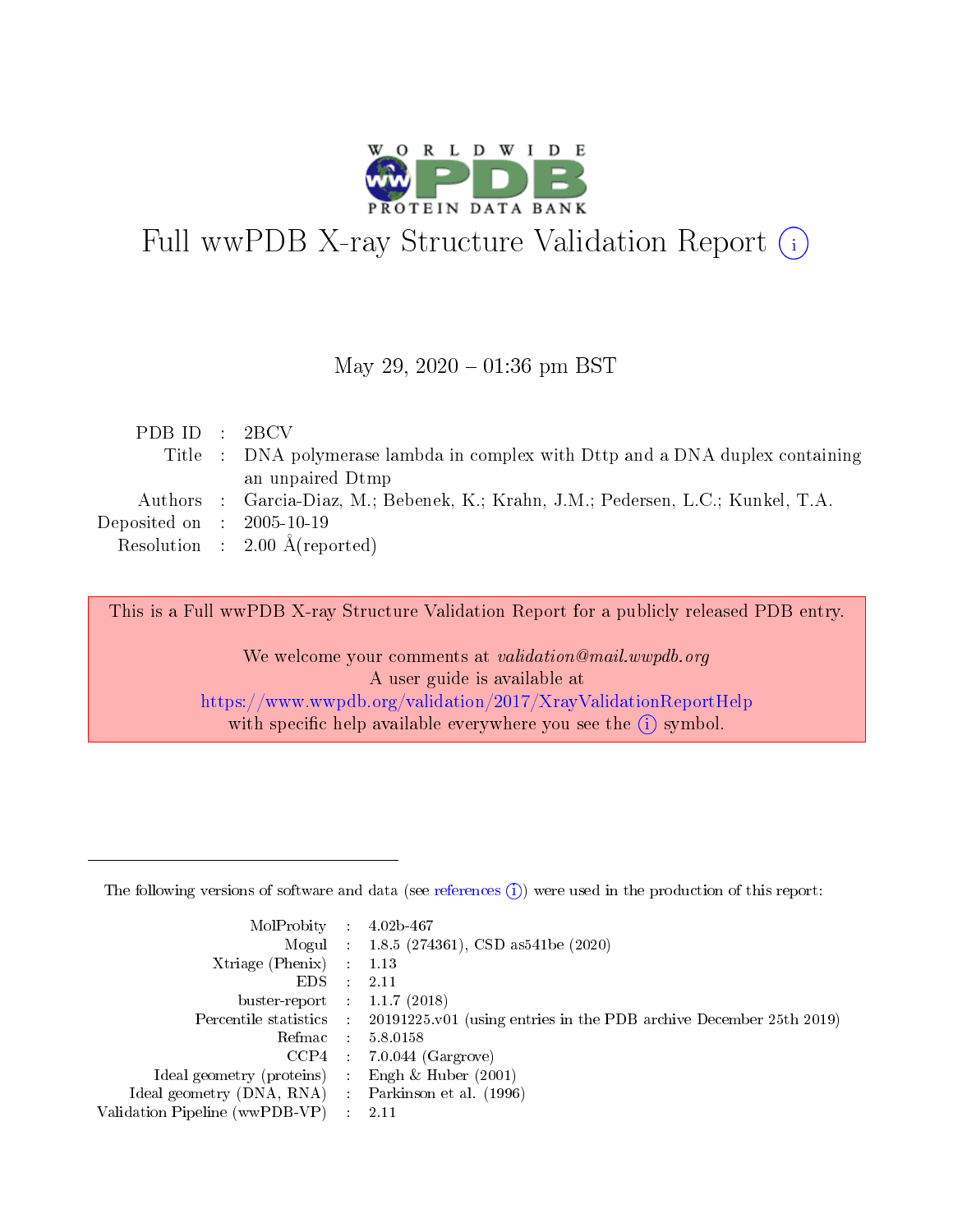## 1 [O](https://www.wwpdb.org/validation/2017/XrayValidationReportHelp#overall_quality)verall quality at a glance  $(i)$

The following experimental techniques were used to determine the structure: X-RAY DIFFRACTION

The reported resolution of this entry is  $2.00 \text{ Å}.$ 

Percentile scores (ranging between 0-100) for global validation metrics of the entry are shown in the following graphic. The table shows the number of entries on which the scores are based.



| Metric                | Whole archive<br>$(\#\text{Entries})$ | Similar resolution<br>$(\#\text{Entries}, \text{resolution range}(\text{\AA}))$ |
|-----------------------|---------------------------------------|---------------------------------------------------------------------------------|
| $R_{free}$            | 130704                                | $8085(2.00-2.00)$                                                               |
| Clashscore            | 141614                                | $9178(2.00-2.00)$                                                               |
| Ramachandran outliers | 138981                                | $9054(2.00-2.00)$                                                               |
| Sidechain outliers    | 138945                                | $9053(2.00-2.00)$                                                               |
| RSRZ outliers         | 127900                                | 7900 (2.00-2.00)                                                                |

The table below summarises the geometric issues observed across the polymeric chains and their fit to the electron density. The red, orange, yellow and green segments on the lower bar indicate the fraction of residues that contain outliers for  $>=3, 2, 1$  and 0 types of geometric quality criteria respectively. A grey segment represents the fraction of residues that are not modelled. The numeric value for each fraction is indicated below the corresponding segment, with a dot representing fractions <=5% The upper red bar (where present) indicates the fraction of residues that have poor fit to the electron density. The numeric value is given above the bar.

| Mol            |   | $\sqrt{\text{Chain}}$ Length | Quality of chain |     |  |  |  |  |  |
|----------------|---|------------------------------|------------------|-----|--|--|--|--|--|
|                |   | 4                            | 50%<br>25%       | 25% |  |  |  |  |  |
| ച              |   | 6                            | 67%              | 33% |  |  |  |  |  |
| റ<br>$\cdot$ 1 | m | 12                           | 100%             |     |  |  |  |  |  |
|                |   | 335                          | 7%<br>83%        | 14% |  |  |  |  |  |

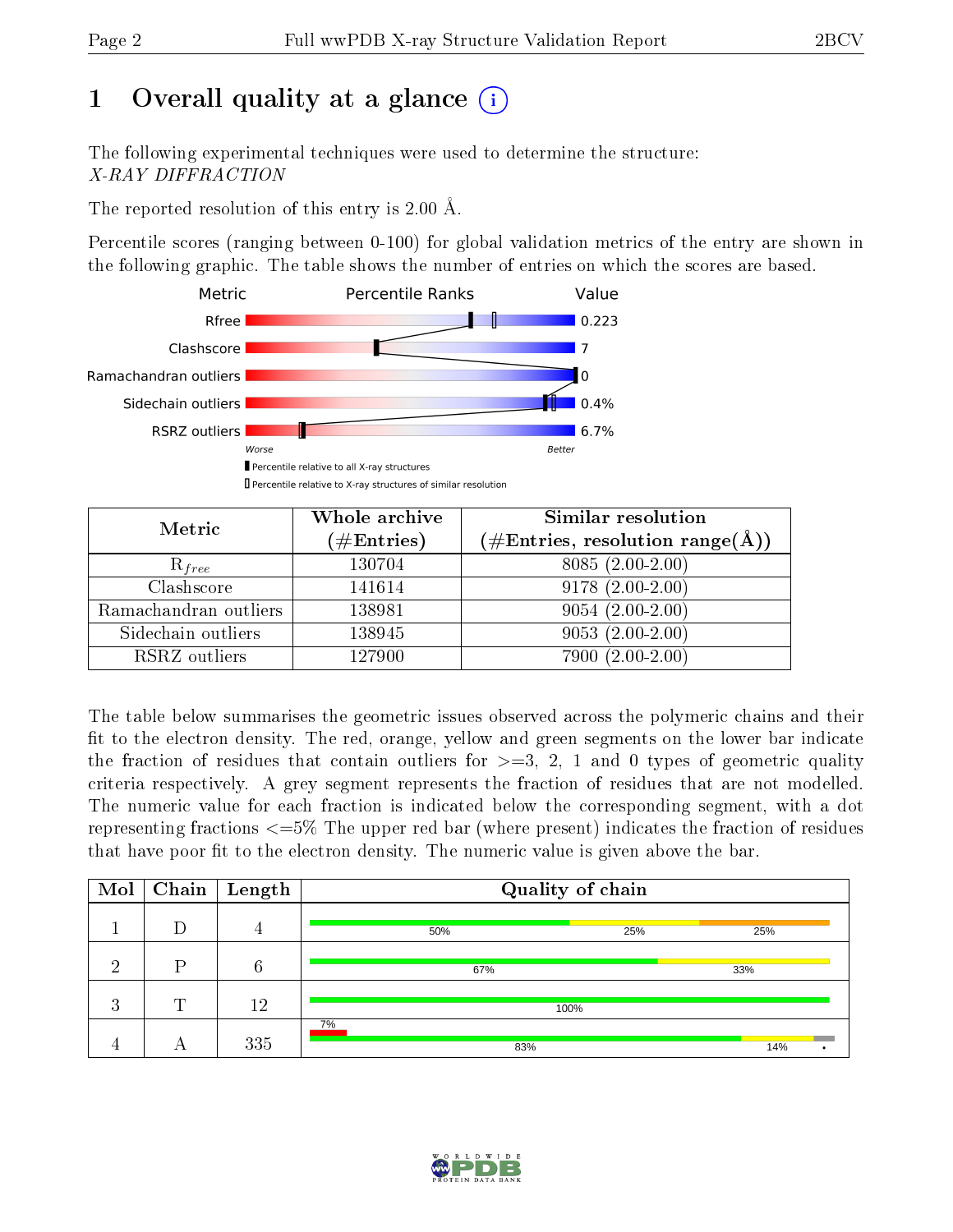## 2 Entry composition  $\left( \cdot \right)$

There are 8 unique types of molecules in this entry. The entry contains 3296 atoms, of which 0 are hydrogens and 0 are deuteriums.

In the tables below, the ZeroOcc column contains the number of atoms modelled with zero occupancy, the AltConf column contains the number of residues with at least one atom in alternate conformation and the Trace column contains the number of residues modelled with at most 2 atoms.

• Molecule 1 is a DNA chain called  $5-\text{D}(P^*GP^*CP^*CP^*G)$ -3'.

| Mol | $^{\shortmid}$ Chain   Residues | $\rm{Atoms}$ |    |    | ZeroOcc   AltConf   Trace |  |  |  |
|-----|---------------------------------|--------------|----|----|---------------------------|--|--|--|
|     |                                 | Total<br>83  | 38 | 16 | 25                        |  |  |  |

• Molecule 2 is a DNA chain called  $5-D(*\mathbb{CP}^*\mathbb{AP}^*\mathbb{GP}^*\mathbb{TP}^*\mathbb{AP}^*(O2C))-3'.$ 

| Mol | $\,$ Chain $\,$ Residues $^{\,\prime}$ | Atoms |  |          |  |  | $\rm ZeroOcc \mid AltConf \mid Trace$ |  |
|-----|----------------------------------------|-------|--|----------|--|--|---------------------------------------|--|
| ↵   |                                        | Total |  | 58 23 33 |  |  |                                       |  |
|     |                                        |       |  |          |  |  |                                       |  |

• Molecule 3 is a DNA chain called 5'-D(\*CP\*GP\*GP\*CP\*AP\*GP\*TP\*AP\*CP\*TP\*G) -3'.

| Mol | Chain   Residues | $\rm{Atoms}$ |  |       |  | $\text{ZeroOcc} \mid \text{AltConf} \mid \text{Trace}$ |  |
|-----|------------------|--------------|--|-------|--|--------------------------------------------------------|--|
|     | 12               | Total<br>244 |  | $-45$ |  |                                                        |  |

Molecule 4 is a protein called DNA polymerase lambda.

| Mol | Chain | $\vert$ Residues | $\rm{Atoms}$        |      |      |     |  | ZeroOcc | $\mid$ AltConf $\mid$ Trace |  |
|-----|-------|------------------|---------------------|------|------|-----|--|---------|-----------------------------|--|
|     |       | 323              | $\rm Total$<br>2472 | 1549 | -447 | 465 |  |         |                             |  |

There is a discrepancy between the modelled and reference sequences:

| Chain | $\mid$ Residue $\mid$ Modelled $\mid$ Actual | Comment                                        | Reference |
|-------|----------------------------------------------|------------------------------------------------|-----------|
|       | MET                                          | $\mid$ INITIATING METHIONINE $\mid$ UNP Q9UGP5 |           |

• Molecule 5 is MAGNESIUM ION (three-letter code: MG) (formula: Mg).

|  | $\text{Mol}$   Chain   Residues | Atoms | $\mid$ ZeroOcc $\mid$ AltConf $\mid$ |  |
|--|---------------------------------|-------|--------------------------------------|--|
|  |                                 | Total |                                      |  |

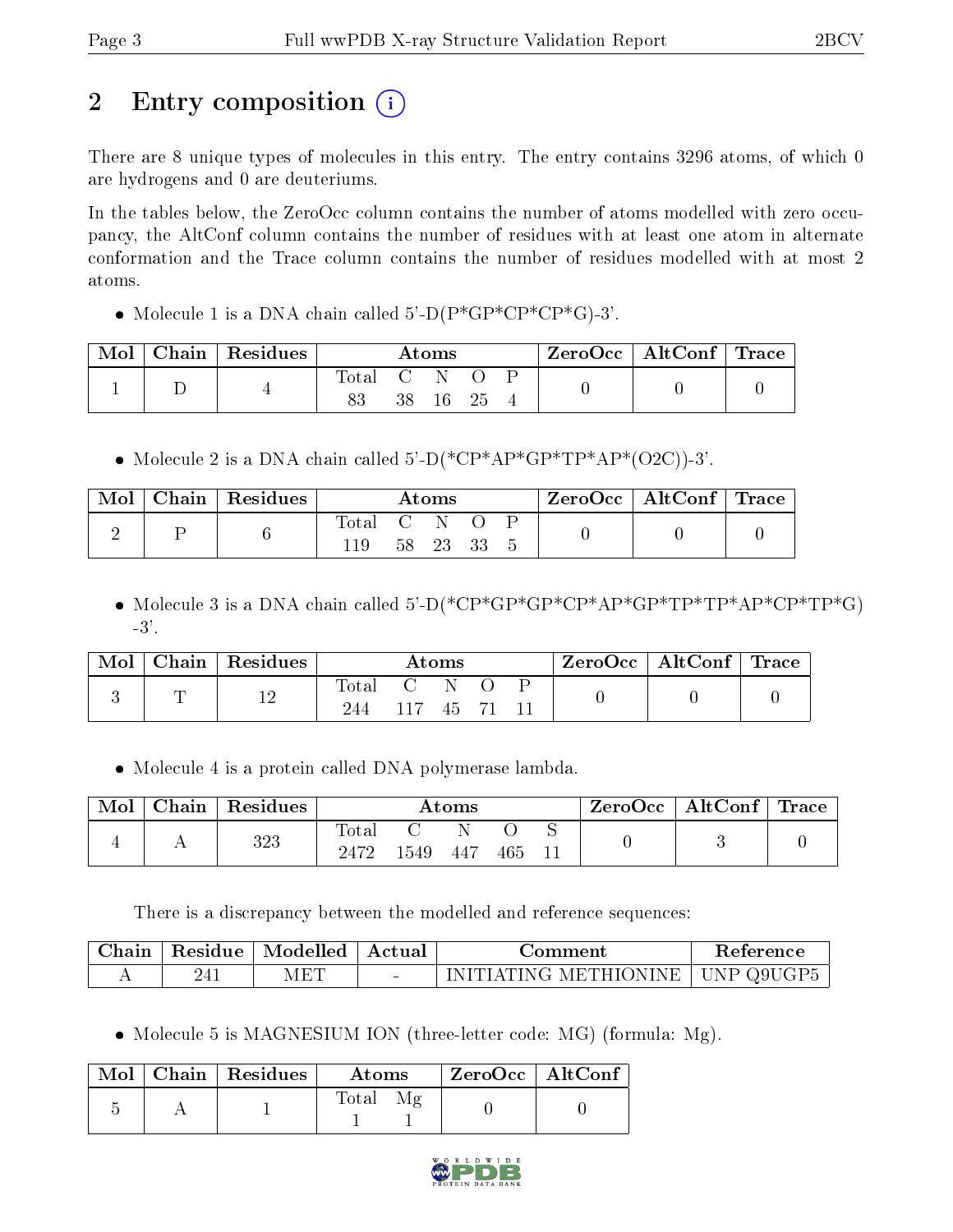Molecule 6 is SODIUM ION (three-letter code: NA) (formula: Na).

|  | $\text{Mol}$   Chain   Residues | Atoms    | ZeroOcc   AltConf |  |
|--|---------------------------------|----------|-------------------|--|
|  |                                 | Total Na |                   |  |

 Molecule 7 is THYMIDINE-5'-TRIPHOSPHATE (three-letter code: TTP) (formula:  $C_{10}H_{17}N_2O_{14}P_3$ .



|  | Chain   $Residues$ | Atoms       |  |              |      | ZeroOcc   AltConf |  |
|--|--------------------|-------------|--|--------------|------|-------------------|--|
|  |                    | Total C N O |  | $10 \quad 2$ | - 14 |                   |  |

 $\bullet\,$  Molecule 8 is water.

| Mol |           | Chain   Residues | Atoms                           | ZeroOcc   AltConf |
|-----|-----------|------------------|---------------------------------|-------------------|
| 8   | D         | 12               | Total<br>$\circ$<br>12<br>12    |                   |
| 8   | P         | 30               | Total<br>$\Omega$<br>30<br>30   |                   |
| 8   | Τ         | 53               | Total<br>$\Omega$<br>53<br>53   |                   |
| 8   | $\forall$ | 250              | Total<br>$\Omega$<br>250<br>250 |                   |

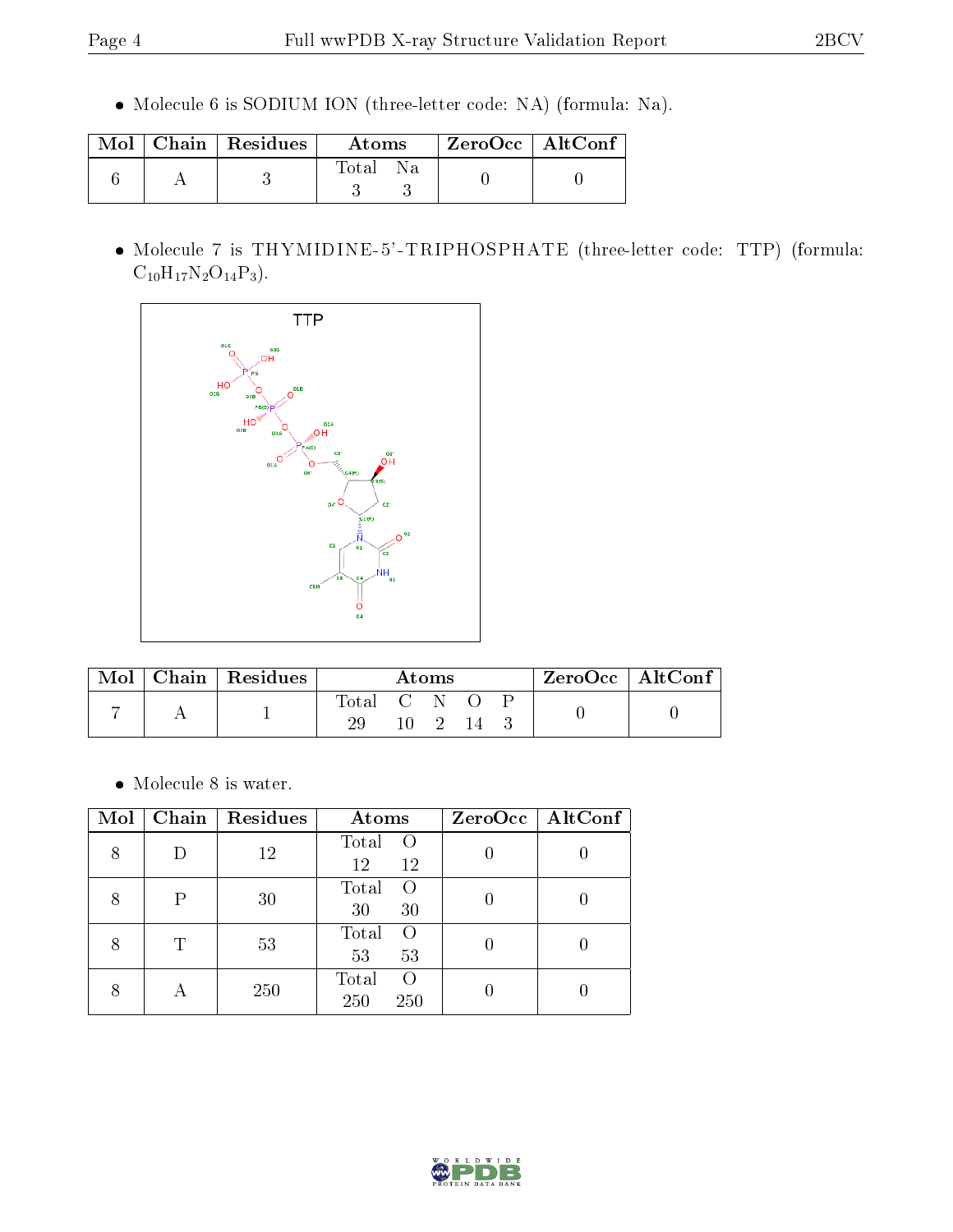## 3 Residue-property plots (i)

These plots are drawn for all protein, RNA and DNA chains in the entry. The first graphic for a chain summarises the proportions of the various outlier classes displayed in the second graphic. The second graphic shows the sequence view annotated by issues in geometry and electron density. Residues are color-coded according to the number of geometric quality criteria for which they contain at least one outlier: green  $= 0$ , yellow  $= 1$ , orange  $= 2$  and red  $= 3$  or more. A red dot above a residue indicates a poor fit to the electron density (RSRZ  $> 2$ ). Stretches of 2 or more consecutive residues without any outlier are shown as a green connector. Residues present in the sample, but not in the model, are shown in grey.

| Chain D:                                                                                                                                                                                                                                                                                                                                                                                                                                                    | 50% | 25%  |     | 25% |
|-------------------------------------------------------------------------------------------------------------------------------------------------------------------------------------------------------------------------------------------------------------------------------------------------------------------------------------------------------------------------------------------------------------------------------------------------------------|-----|------|-----|-----|
| లి జి                                                                                                                                                                                                                                                                                                                                                                                                                                                       |     |      |     |     |
| • Molecule 2: 5'-D(*CP*AP*GP*TP*AP*(O2C))-3'                                                                                                                                                                                                                                                                                                                                                                                                                |     |      |     |     |
| Chain P:                                                                                                                                                                                                                                                                                                                                                                                                                                                    | 67% |      | 33% |     |
|                                                                                                                                                                                                                                                                                                                                                                                                                                                             |     |      |     |     |
| $\bullet \text{ Molecule 3: } 5\text{'-}D(*\text{CP*}\text{GP*}\text{GP*}\text{CP*}\text{AP*}\text{GP*}\text{TP*}\text{TP*}\text{TP*}\text{AP*}\text{CP*}\text{TP*}\text{GP*}\text{TP*}\text{GP*}\text{CP*}\text{TP*}\text{GP*}\text{GP*}\text{TP*}\text{GP*}\text{TP*}\text{GP*}\text{TP*}\text{GP*}\text{TP*}\text{GP*}\text{TP*}\text{GP*}\text{TP*}\text{GP*}\text{TP*}\text{GP*}\text{TP*}\text{GP*}\text{TP*}\text{GP*}\text{TP*}\text{GP*}\text{TP*$ |     |      |     |     |
| Chain T:                                                                                                                                                                                                                                                                                                                                                                                                                                                    |     | 100% |     |     |
| There are no outlier residues recorded for this chain.                                                                                                                                                                                                                                                                                                                                                                                                      |     |      |     |     |
| • Molecule 4: DNA polymerase lambda                                                                                                                                                                                                                                                                                                                                                                                                                         |     |      |     |     |
| 7%<br>Chain A:                                                                                                                                                                                                                                                                                                                                                                                                                                              |     | 83%  |     | 14% |
|                                                                                                                                                                                                                                                                                                                                                                                                                                                             |     |      |     |     |
|                                                                                                                                                                                                                                                                                                                                                                                                                                                             |     |      |     |     |
|                                                                                                                                                                                                                                                                                                                                                                                                                                                             |     |      |     |     |

• Molecule 1: 5'-D( $P*GP*CP*CP*GP*G$ )-3'

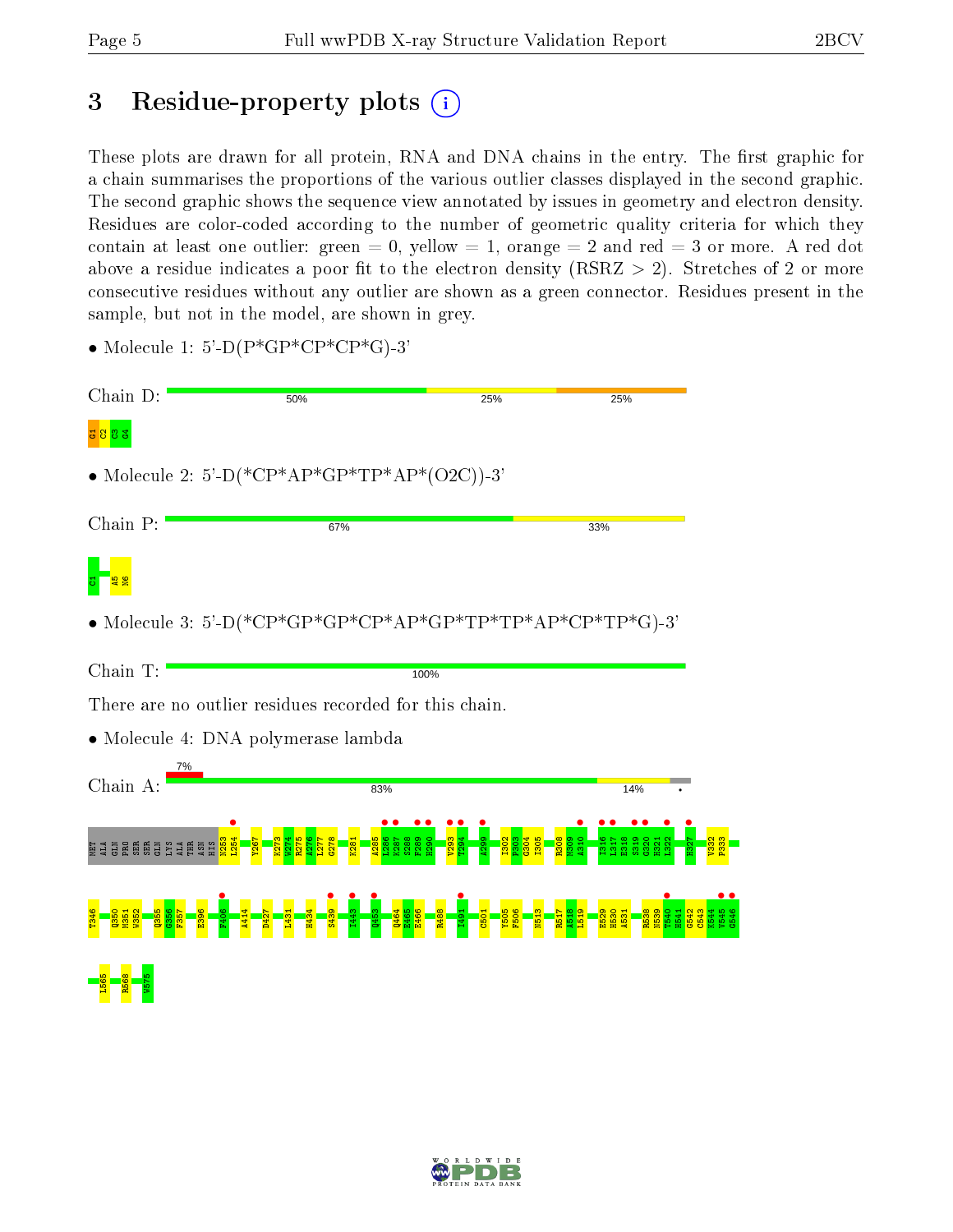## 4 Data and refinement statistics  $(i)$

| Property                                                         | Value                                                    | Source     |
|------------------------------------------------------------------|----------------------------------------------------------|------------|
| Space group                                                      | P 21 21 21                                               | Depositor  |
| Cell constants                                                   | $62.99\text{\AA}$ $141.94\text{\AA}$<br>$55.14{\rm \AA}$ | Depositor  |
| a, b, c, $\alpha$ , $\beta$ , $\gamma$                           | $90.00^{\circ}$ $90.00^{\circ}$<br>$90.00^\circ$         |            |
| Resolution $(A)$                                                 | 31.19<br>$-2.00$                                         | Depositor  |
|                                                                  | 31.19<br>$-1.99$                                         | <b>EDS</b> |
| % Data completeness                                              | $93.2(31.19-2.00)$                                       | Depositor  |
| (in resolution range)                                            | $92.3(31.19-1.99)$                                       | <b>EDS</b> |
| $R_{merge}$                                                      | (Not available)                                          | Depositor  |
| $\mathrm{R}_{sym}$                                               | (Not available)                                          | Depositor  |
| $\langle I/\sigma(I) \rangle^{-1}$                               | $1.54$ (at $1.98$ Å)                                     | Xtriage    |
| Refinement program                                               | $CNS$ 1.1                                                | Depositor  |
| $R, R_{free}$                                                    | $0.204$ , $0.232$                                        | Depositor  |
|                                                                  | 0.198,<br>0.223                                          | DCC        |
| $R_{free}$ test set                                              | $1687$ reflections $(4.91\%)$                            | wwPDB-VP   |
| Wilson B-factor $(A^2)$                                          | 28.8                                                     | Xtriage    |
| Anisotropy                                                       | 0.332                                                    | Xtriage    |
| Bulk solvent $k_{sol}(\text{e}/\text{A}^3), B_{sol}(\text{A}^2)$ | $0.33$ , 56.9                                            | <b>EDS</b> |
| L-test for twinning <sup>2</sup>                                 | $< L >$ = 0.49, $< L2$ > = 0.32                          | Xtriage    |
| Estimated twinning fraction                                      | No twinning to report.                                   | Xtriage    |
| $F_o, F_c$ correlation                                           | 0.95                                                     | <b>EDS</b> |
| Total number of atoms                                            | 3296                                                     | wwPDB-VP   |
| Average B, all atoms $(A^2)$                                     | 37.0                                                     | wwPDB-VP   |

Xtriage's analysis on translational NCS is as follows: The largest off-origin peak in the Patterson function is  $5.15\%$  of the height of the origin peak. No significant pseudotranslation is detected.

<sup>&</sup>lt;sup>2</sup>Theoretical values of  $\langle |L| \rangle$ ,  $\langle L^2 \rangle$  for acentric reflections are 0.5, 0.333 respectively for untwinned datasets, and 0.375, 0.2 for perfectly twinned datasets.



<span id="page-5-1"></span><span id="page-5-0"></span><sup>1</sup> Intensities estimated from amplitudes.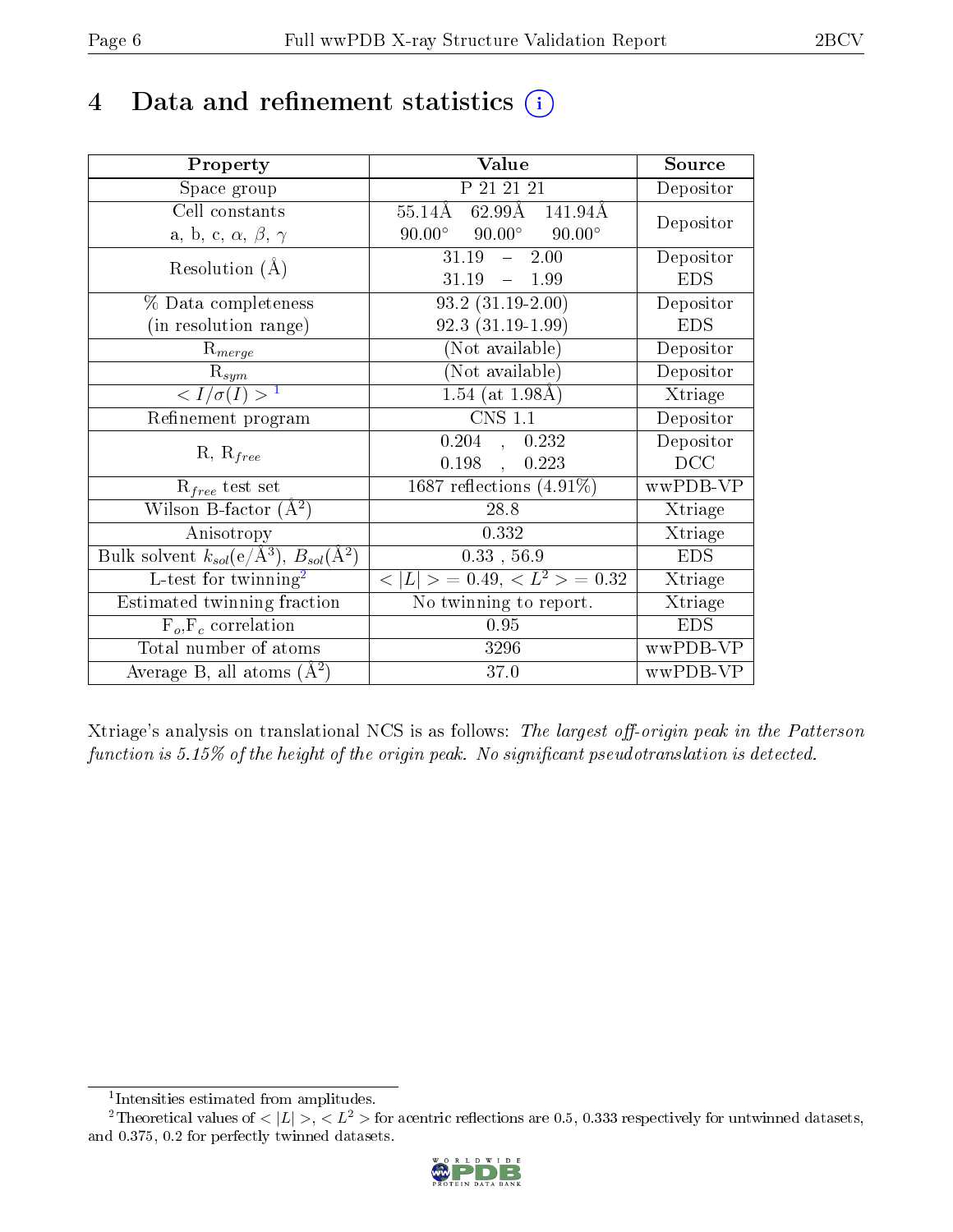## 5 Model quality  $(i)$

## 5.1 Standard geometry  $(i)$

Bond lengths and bond angles in the following residue types are not validated in this section: NA, MG, TTP, O2C

The Z score for a bond length (or angle) is the number of standard deviations the observed value is removed from the expected value. A bond length (or angle) with  $|Z| > 5$  is considered an outlier worth inspection. RMSZ is the root-mean-square of all Z scores of the bond lengths (or angles).

| Mol | Chain           |      | Bond lengths               |             | Bond angles |
|-----|-----------------|------|----------------------------|-------------|-------------|
|     |                 | RMSZ | # $ Z >5$                  | <b>RMSZ</b> | Z  > 5<br># |
|     | Ð               | 0.93 | $(1.1\%)$<br>'92           | 0.66        | /138        |
| 2   | Р               | 0.37 | $^{\prime}112$             | 0.76        | /171        |
| 3   | Ͳ               | 0.33 | 0/273                      | 0.75        | 420         |
|     |                 | 0.33 | 0/2521                     | 0.54        | /3416       |
| All | A <sub>II</sub> | 0.37 | $^\prime2998$<br>$(0.0\%)$ | 0.58        | 4145        |

All (1) bond length outliers are listed below:

|  |  |                          | $\mid$ Mol $\mid$ Chain $\mid$ Res $\mid$ Type $\mid$ Atoms $\mid$ Z $\mid$ Observed(A) $\mid$ Ideal(A) $\mid$ |  |
|--|--|--------------------------|----------------------------------------------------------------------------------------------------------------|--|
|  |  | $DG$   $OP3-P$   $-7.21$ |                                                                                                                |  |

There are no bond angle outliers.

There are no chirality outliers.

There are no planarity outliers.

### 5.2 Too-close contacts  $\overline{a}$

In the following table, the Non-H and H(model) columns list the number of non-hydrogen atoms and hydrogen atoms in the chain respectively. The H(added) column lists the number of hydrogen atoms added and optimized by MolProbity. The Clashes column lists the number of clashes within the asymmetric unit, whereas Symm-Clashes lists symmetry related clashes.

|  |      |      | Mol   Chain   Non-H   H(model)   H(added)   Clashes   Symm-Clashes |
|--|------|------|--------------------------------------------------------------------|
|  | 83   |      |                                                                    |
|  |      |      |                                                                    |
|  | 244  | 137  |                                                                    |
|  | 2472 | 2363 |                                                                    |
|  |      |      |                                                                    |
|  |      |      |                                                                    |

Continued on next page...

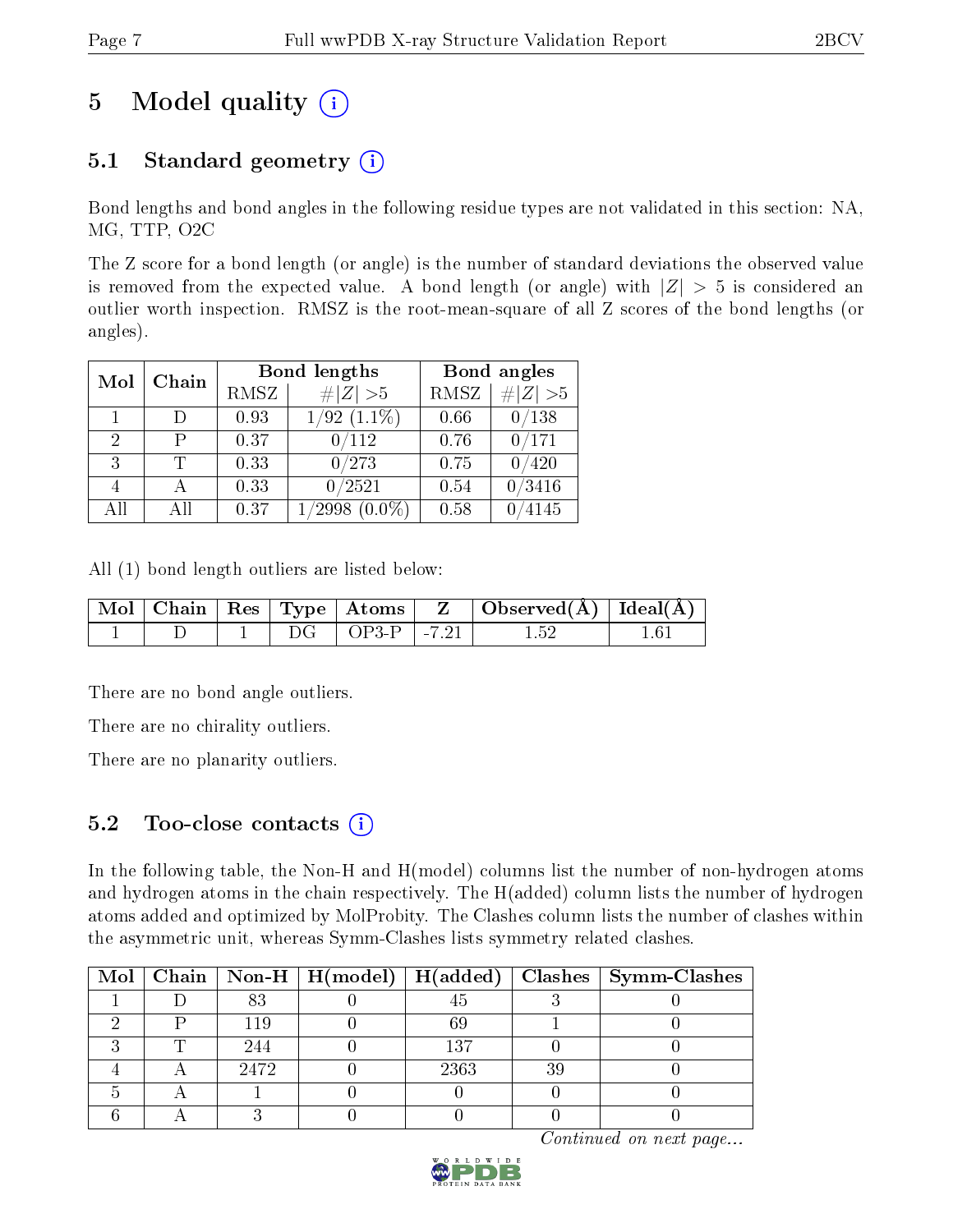|  |      |      | Mol   Chain   Non-H   H(model)   H(added)   Clashes   Symm-Clashes |
|--|------|------|--------------------------------------------------------------------|
|  | 29   |      |                                                                    |
|  | 250  |      |                                                                    |
|  | 1 ເງ |      |                                                                    |
|  | 30   |      |                                                                    |
|  |      |      |                                                                    |
|  | 3296 | 2627 |                                                                    |

Continued from previous page...

The all-atom clashscore is defined as the number of clashes found per 1000 atoms (including hydrogen atoms). The all-atom clashscore for this structure is 7.

All (41) close contacts within the same asymmetric unit are listed below, sorted by their clash magnitude.

| Atom-1                             | Atom-2           | Interatomic       | Clash         |
|------------------------------------|------------------|-------------------|---------------|
|                                    |                  | distance $(\AA)$  | overlap $(A)$ |
| 4:A:396:GLU:HG3                    | 4:A:414:ALA:HB2  | 1.65              | 0.79          |
| 4:A:253:ASN:OD1                    | 4:A:254:LEU:N    | 2.23              | 0.72          |
| 4:A:277:LEU:O                      | 4:A:281:LYS:HG2  | 1.98              | 0.64          |
| 4:A:308:ARG:HH11                   | 4:A:308:ARG:HG3  | 1.67              | 0.58          |
| 4:A:351:MET:O                      | 4:A:355:GLN:HG3  | 2.04              | 0.58          |
| 4:A:464:GLN:HG3                    | 4:A:466:GLU:OE1  | $\overline{2.04}$ | 0.57          |
| 4:A:267:TYR:CE1                    | 4:A:275:ARG:HD2  | 2.40              | 0.56          |
| 4:A:254:LEU:HD21                   | 4:A:293:VAL:H    | 1.70              | 0.56          |
| 4: A:513: ASN:O                    | 4:A:517:ARG:HG3  | 2.05              | 0.56          |
| 4:A:539:ASN:HD21                   | 4:A:543:CYS:CB   | 2.17              | 0.56          |
| 4:A:538:ARG:HD3                    | 4: A:542: GLY:O  | 2.06              | 0.56          |
| 4:A:346[B]:THR:HG23                | 8:A:609:HOH:O    | 2.06              | 0.55          |
| 4:A:267:TYR:CD1                    | 4:A:275:ARG:HD2  | 2.42              | 0.54          |
| 4:A:434:HIS:CD2                    | 4:A:439:SER:HB2  | 2.43              | 0.53          |
| 1: D: 1: DG: OP2                   | 4:A:275:ARG:NH1  | 2.43              | 0.52          |
| $4:A:505:\overline{\text{TYR:CG}}$ | 4:A:529:GLU:HB3  | 2.45              | 0.52          |
| 4:A:305:ILE:HD12                   | 4: A:305: ILE:N  | 2.25              | 0.52          |
| 4:A:431:LEU:HD23                   | 4:A:431:LEU:C    | 2.31              | 0.51          |
| 4:A:519:LEU:HD23                   | 4:A:565:LEU:HD11 | 1.93              | 0.51          |
| 4:A:254:LEU:HD11                   | 4:A:293:VAL:HG23 | 1.93              | 0.50          |
| 4:A:346[A]:THR:O                   | 4:A:350:GLN:HG3  | 2.12              | 0.50          |
| 4:A:308:ARG:NH1                    | 4: A:308:ARG:HG3 | 2.27              | 0.49          |
| 4:A:346[B]:THR:O                   | 4:A:350:GLN:HG3  | $\overline{2.12}$ | 0.49          |
| 8:D:335:HOH:O                      | 4:A:308:ARG:HG2  | 2.12              | 0.48          |
| $1: D: 1: \overline{DG:H1'}$       | 4:A:278:GLY:HA3  | 1.94              | 0.48          |
| 4:A:285:ALA:HB3                    | 4:A:305:ILE:HD11 | 1.95              | 0.47          |
| 4:A:434:HIS:CG                     | 4:A:439:SER:HB2  | 2.49              | 0.47          |
| $4:\overline{A:501:CYS:SG}$        | 4:A:531:ALA:HA   | 2.54              | 0.47          |

Continued on next page...

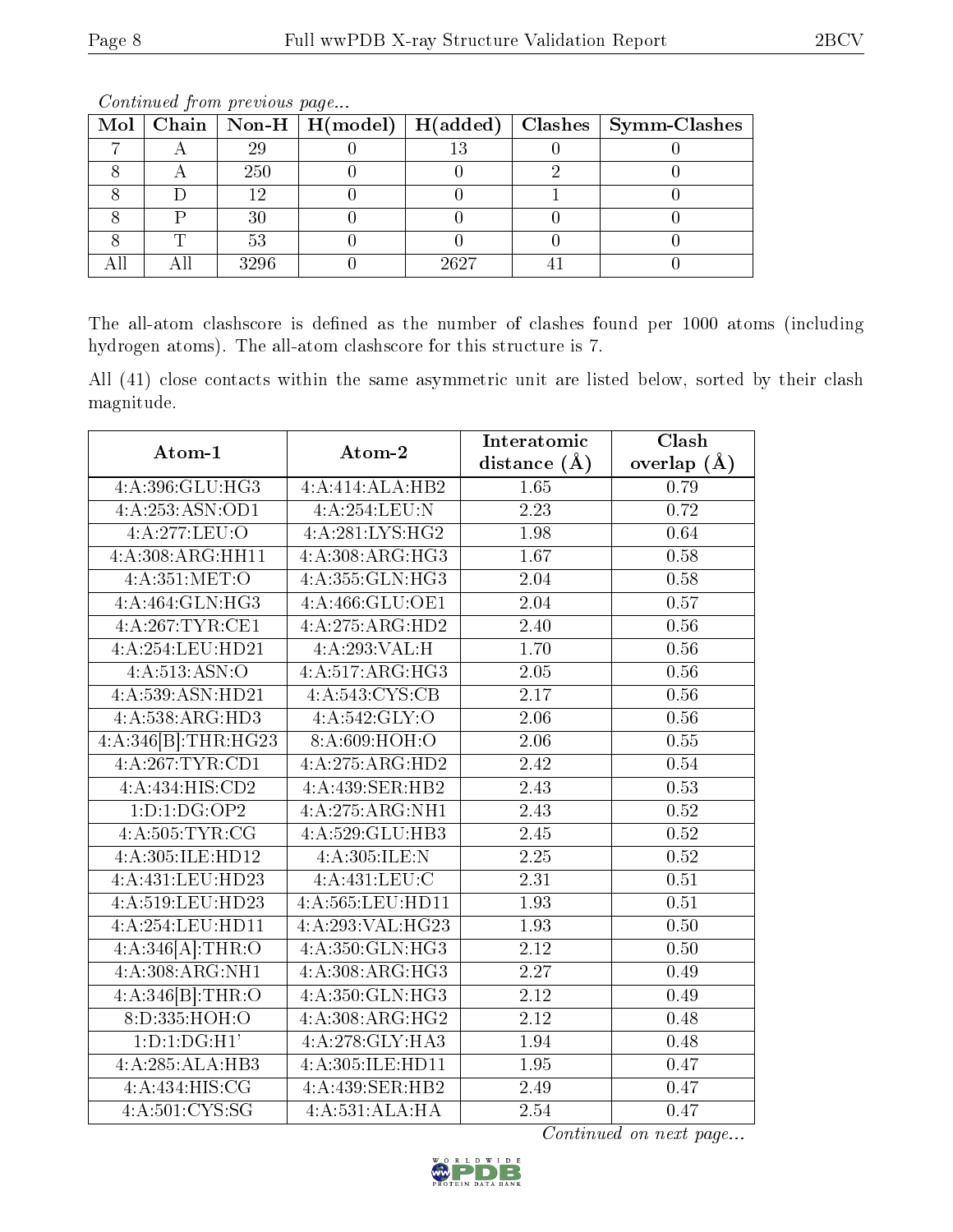| Atom-1            | Atom-2           | Interatomic<br>distance $(A)$ | Clash<br>overlap $(A)$ |
|-------------------|------------------|-------------------------------|------------------------|
| 4: A:304: GLY: C  | 4:A:305:ILE:HD12 | 2.36                          | 0.46                   |
| 4:A:332:VAL:HB    | 4:A:333:PRO:HD3  | 1.99                          | 0.44                   |
| 4:A:427:ASP:HB2   | 4:A:488:ARG:O    | 2.18                          | 0.44                   |
| 4:A:302:ILE:CG2   | 4:A:305:ILE:HD13 | 2.50                          | 0.42                   |
| 4: A: 530: HIS: O | 4:A:531:ALA:HB2  | 2.20                          | 0.41                   |
| 4:A:267:TYR:CZ    | 4:A:275:ARG:HD3  | 2.56                          | 0.41                   |
| 2:P:5:DA:H2'      | 2:P:6:O2C:H6     | 2.03                          | 0.41                   |
| 1:D:1:DG:H2"      | 1: D: 2: DC: H5' | 2.03                          | 0.41                   |
| 4:A:267:TYR:CE1   | 4:A:275:ARG:CD   | 3.04                          | 0.41                   |
| 4:A:519:LEU:CD2   | 4:A:565:LEU:HD11 | 2.51                          | 0.41                   |
| 4:A:352:TRP:O     | 4:A:357:PHE:HD1  | 2.04                          | 0.41                   |
| 4:A:273:LYS:HB2   | 4:A:273:LYS:HE3  | 1.89                          | 0.40                   |
| 4:A:568:ARG:HD2   | 8:A:671:HOH:O    | 2.21                          | 0.40                   |

Continued from previous page...

There are no symmetry-related clashes.

#### 5.3 Torsion angles  $(i)$

#### 5.3.1 Protein backbone (i)

In the following table, the Percentiles column shows the percent Ramachandran outliers of the chain as a percentile score with respect to all X-ray entries followed by that with respect to entries of similar resolution.

The Analysed column shows the number of residues for which the backbone conformation was analysed, and the total number of residues.

| $\mid$ Mol $\mid$ Chain $\mid$ | Analysed   Favoured   Allowed   Outliers   Percentiles |  |                                                                                                                                                                                |  |
|--------------------------------|--------------------------------------------------------|--|--------------------------------------------------------------------------------------------------------------------------------------------------------------------------------|--|
|                                | $ 324/335 (97\%) 312 (96\%) 12 (4\%)$                  |  | $\begin{array}{ c c c c c }\n\hline\n\multicolumn{1}{ c }{\hspace{1.2cm}100} & \multicolumn{1}{ c }{\hspace{1.2cm}100} & \multicolumn{1}{ c }{\hspace{1.2cm}100}\n\end{array}$ |  |

There are no Ramachandran outliers to report.

#### 5.3.2 Protein sidechains  $(i)$

In the following table, the Percentiles column shows the percent sidechain outliers of the chain as a percentile score with respect to all X-ray entries followed by that with respect to entries of similar resolution.

The Analysed column shows the number of residues for which the sidechain conformation was analysed, and the total number of residues.

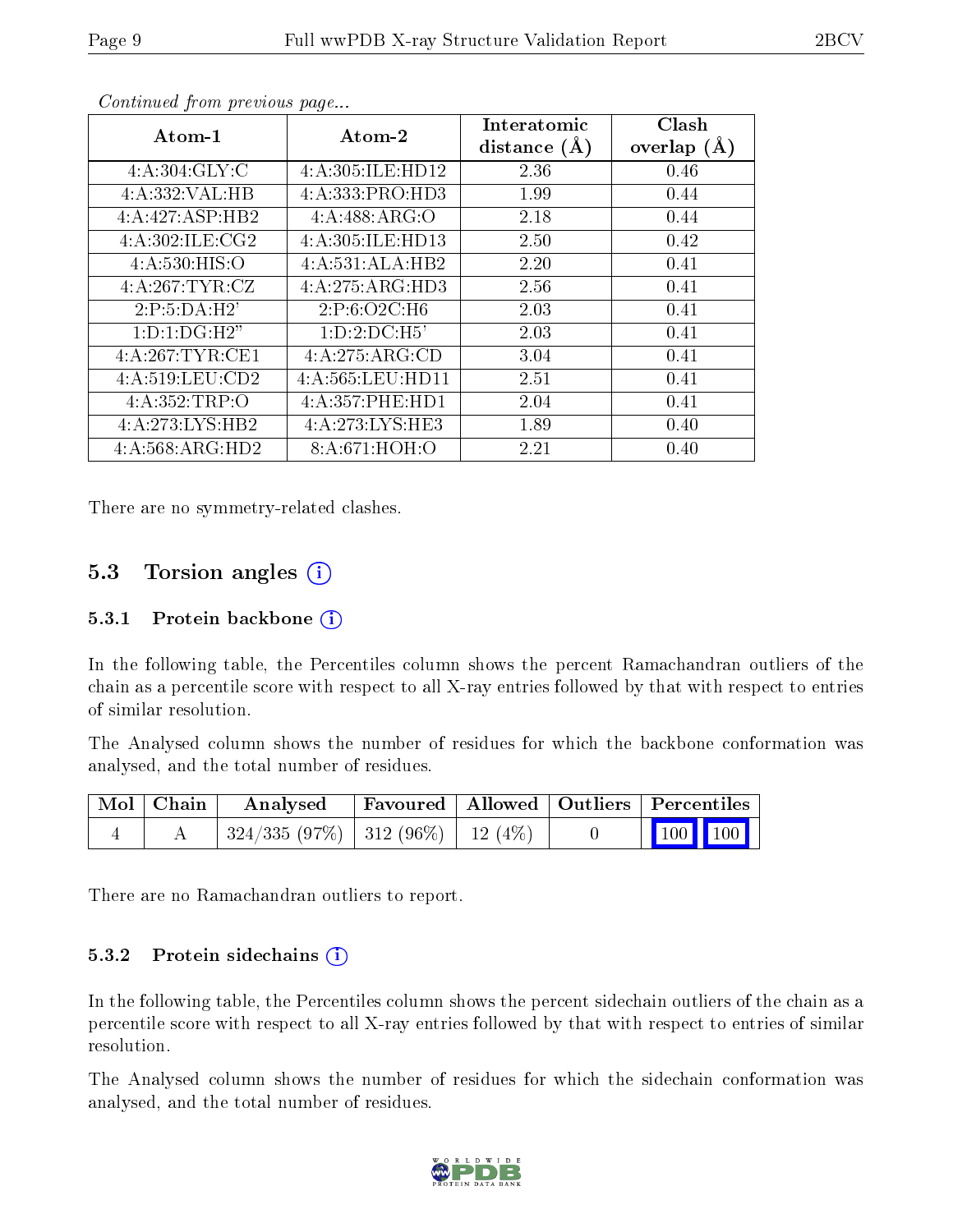| $\mid$ Mol $\mid$ Chain $\mid$ | Analysed | Rotameric   Outliers   Percentiles |  |  |
|--------------------------------|----------|------------------------------------|--|--|
|                                |          |                                    |  |  |

All (1) residues with a non-rotameric sidechain are listed below:

| Mol | Chain | $+$ Res $+$ | Type |
|-----|-------|-------------|------|
|     |       |             |      |

Some sidechains can be flipped to improve hydrogen bonding and reduce clashes. There are no such sidechains identified.

#### $5.3.3$  RNA  $(i)$

There are no RNA molecules in this entry.

#### 5.4 Non-standard residues in protein, DNA, RNA chains (i)

1 non-standard protein/DNA/RNA residue is modelled in this entry.

In the following table, the Counts columns list the number of bonds (or angles) for which Mogul statistics could be retrieved, the number of bonds (or angles) that are observed in the model and the number of bonds (or angles) that are defined in the Chemical Component Dictionary. The Link column lists molecule types, if any, to which the group is linked. The Z score for a bond length (or angle) is the number of standard deviations the observed value is removed from the expected value. A bond length (or angle) with  $|Z| > 2$  is considered an outlier worth inspection. RMSZ is the root-mean-square of all Z scores of the bond lengths (or angles).

| Mol |     | Type   Chain   Res | $^+$ Link | Bond lengths |      |         | Bond angles                         |      |            |
|-----|-----|--------------------|-----------|--------------|------|---------|-------------------------------------|------|------------|
|     |     |                    |           | Counts       | RMSZ | #Z  > 2 | $\vert$ Counts $\vert$ RMSZ $\vert$ |      | $ #Z  > 2$ |
|     | )2C |                    |           | 14, 20, 21   |      |         | 14,28,31                            | 1.12 |            |

In the following table, the Chirals column lists the number of chiral outliers, the number of chiral centers analysed, the number of these observed in the model and the number defined in the Chemical Component Dictionary. Similar counts are reported in the Torsion and Rings columns. '-' means no outliers of that kind were identified.

|  |  |  | Mol   Type   Chain   Res   Link   Chirals   Torsions   Rings |  |
|--|--|--|--------------------------------------------------------------|--|
|  |  |  | $\mid 0/5/21/22 \mid 0/2/2/2 \mid$                           |  |

There are no bond length outliers.

All (1) bond angle outliers are listed below:

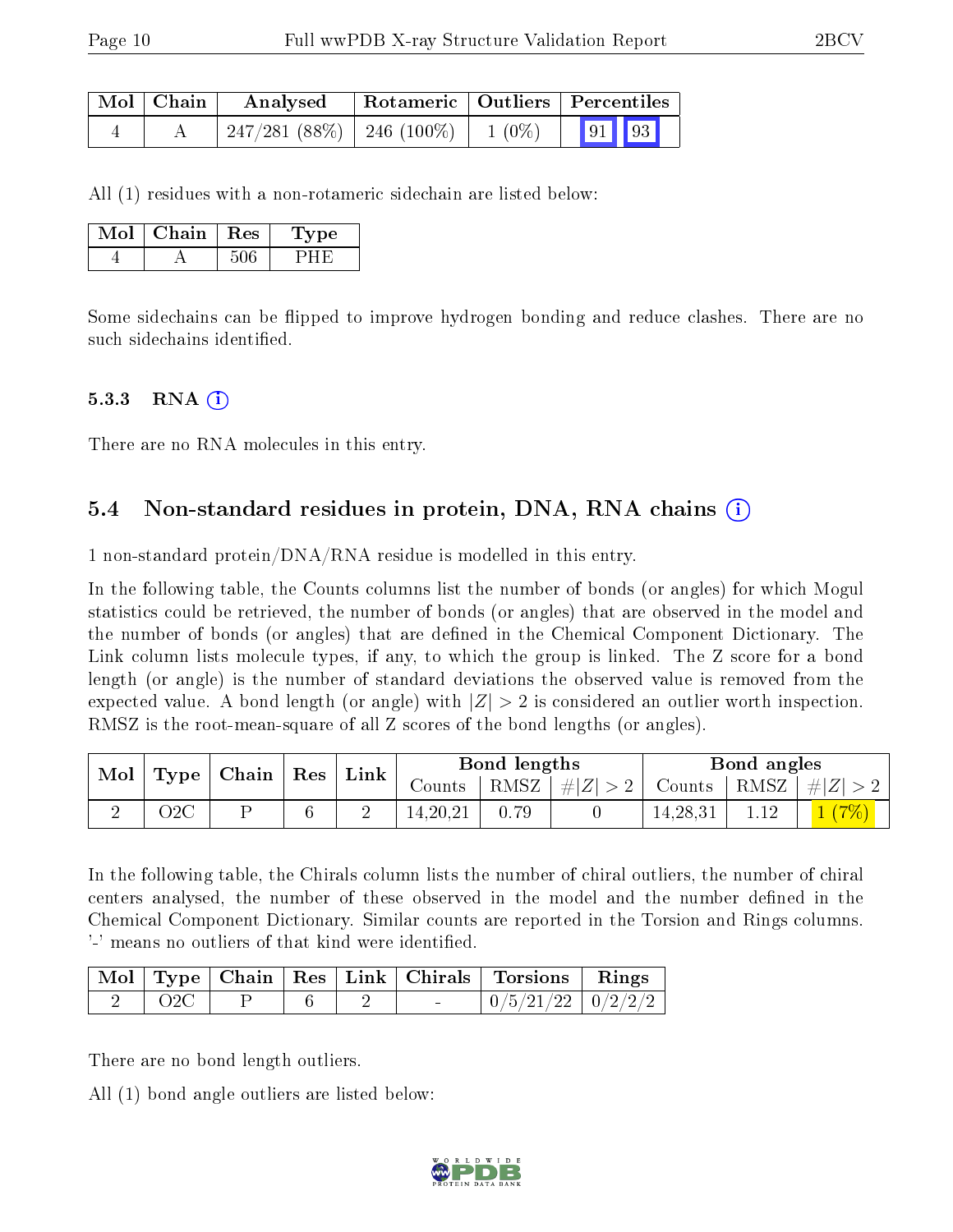|  |  | $\pm \mathrm{Mol} \parallel \mathrm{Chain} \parallel \mathrm{Res} \parallel \mathrm{Type} \parallel \mathrm{Atoms}$ |        |        |
|--|--|---------------------------------------------------------------------------------------------------------------------|--------|--------|
|  |  | $Q2C$   C <sub>2</sub> -N <sub>3</sub> -C <sub>4</sub>   3.62 <sup> </sup>                                          | 120 01 | 116 34 |

There are no chirality outliers.

There are no torsion outliers.

There are no ring outliers.

1 monomer is involved in 1 short contact:

|  |     | Mol   Chain   Res   Type   Clashes   Symm-Clashes |
|--|-----|---------------------------------------------------|
|  | O2C |                                                   |

#### 5.5 Carbohydrates  $(i)$

There are no carbohydrates in this entry.

### 5.6 Ligand geometry (i)

Of 5 ligands modelled in this entry, 4 are monoatomic - leaving 1 for Mogul analysis.

In the following table, the Counts columns list the number of bonds (or angles) for which Mogul statistics could be retrieved, the number of bonds (or angles) that are observed in the model and the number of bonds (or angles) that are defined in the Chemical Component Dictionary. The Link column lists molecule types, if any, to which the group is linked. The Z score for a bond length (or angle) is the number of standard deviations the observed value is removed from the expected value. A bond length (or angle) with  $|Z| > 2$  is considered an outlier worth inspection. RMSZ is the root-mean-square of all Z scores of the bond lengths (or angles).

| Mol |     | $\top$ Type   Chain   Res |     | $^{\shortmid}$ Link | Bond lengths |              |       | Bond angles              |      |                             |
|-----|-----|---------------------------|-----|---------------------|--------------|--------------|-------|--------------------------|------|-----------------------------|
|     |     |                           |     |                     | Counts       | $+$ RMSZ $+$ | #Z >2 | Counts   RMSZ $  \#  Z $ |      |                             |
|     | TTD |                           | 580 | 5.6                 | 23,30,30     | 1.09         |       | $^{+}$ 29,47,47 $_{+}$   | 2.82 | $\mid 3 \ (10\%) \mid \mid$ |

In the following table, the Chirals column lists the number of chiral outliers, the number of chiral centers analysed, the number of these observed in the model and the number defined in the Chemical Component Dictionary. Similar counts are reported in the Torsion and Rings columns. '-' means no outliers of that kind were identified.

|     |               |  | Mol Type Chain Res Link Chirals Torsions Rings |  |
|-----|---------------|--|------------------------------------------------|--|
| TTP | $1580$ $15.6$ |  | $\frac{3}{19/34/34}$   0/2/2/2                 |  |

All (1) bond length outliers are listed below:

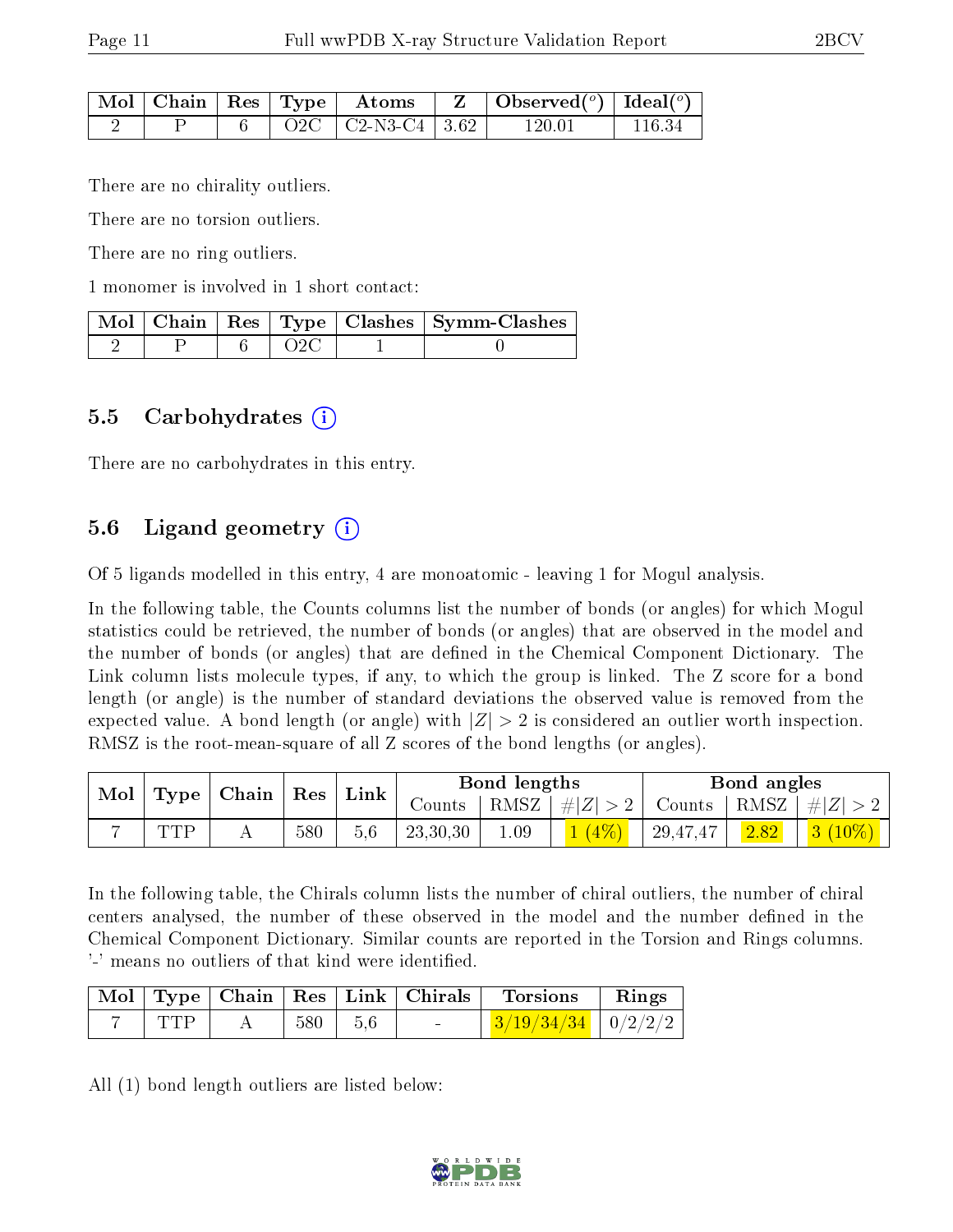|  |      |                                     | $\perp$ Mol   Chain   Res   Type   Atoms   Z   Observed(A)   Ideal(A) |  |
|--|------|-------------------------------------|-----------------------------------------------------------------------|--|
|  | -580 | $\top$ TTP $\top$ C4-N3 $\top$ 3.04 | 1.38                                                                  |  |

All (3) bond angle outliers are listed below:

| Mol | Chain | Res | Type | Atoms        |       | Observed $(°)$ | Ideal $(^\circ)$ |
|-----|-------|-----|------|--------------|-------|----------------|------------------|
|     |       | 580 | TTP  | $C4-N3-C2$   | 14.26 | 127 18         | 115 14           |
|     |       | 580 | TTP  | $O2G-PG-O1G$ | 2.15  | 119.09         | 110.68           |
|     |       | 580 | TTP  | C5M-C5-C6    | 2.09  | 123.08         | 118.68           |

There are no chirality outliers.

All (3) torsion outliers are listed below:

| Mol | Chain | Res | Type     | Atoms           |
|-----|-------|-----|----------|-----------------|
|     |       | 580 | TTP      | PB-O3B-PG-O2G   |
|     |       | 580 | ין "ד' ⊣ | PB-03A-PA-01A   |
|     |       | 580 | יו״וי    | $PB-O3A-PA-O2A$ |

There are no ring outliers.

No monomer is involved in short contacts.

The following is a two-dimensional graphical depiction of Mogul quality analysis of bond lengths, bond angles, torsion angles, and ring geometry for all instances of the Ligand of Interest. In addition, ligands with molecular weight > 250 and outliers as shown on the validation Tables will also be included. For torsion angles, if less then 5% of the Mogul distribution of torsion angles is within 10 degrees of the torsion angle in question, then that torsion angle is considered an outlier. Any bond that is central to one or more torsion angles identified as an outlier by Mogul will be highlighted in the graph. For rings, the root-mean-square deviation (RMSD) between the ring in question and similar rings identified by Mogul is calculated over all ring torsion angles. If the average RMSD is greater than 60 degrees and the minimal RMSD between the ring in question and any Mogul-identified rings is also greater than 60 degrees, then that ring is considered an outlier. The outliers are highlighted in purple. The color gray indicates Mogul did not find sufficient equivalents in the CSD to analyse the geometry.

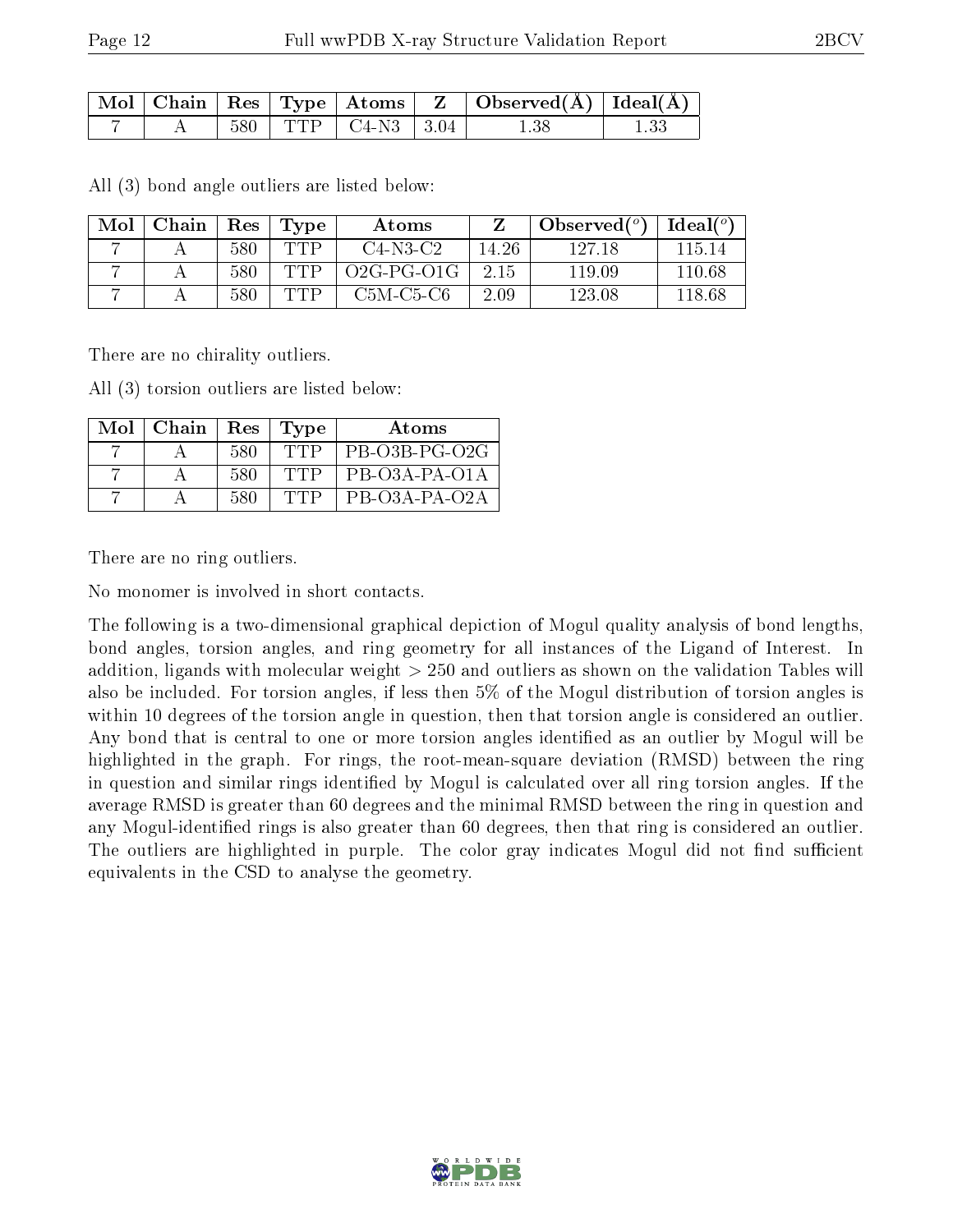

## 5.7 [O](https://www.wwpdb.org/validation/2017/XrayValidationReportHelp#nonstandard_residues_and_ligands)ther polymers (i)

There are no such residues in this entry.

## 5.8 Polymer linkage issues (i)

There are no chain breaks in this entry.

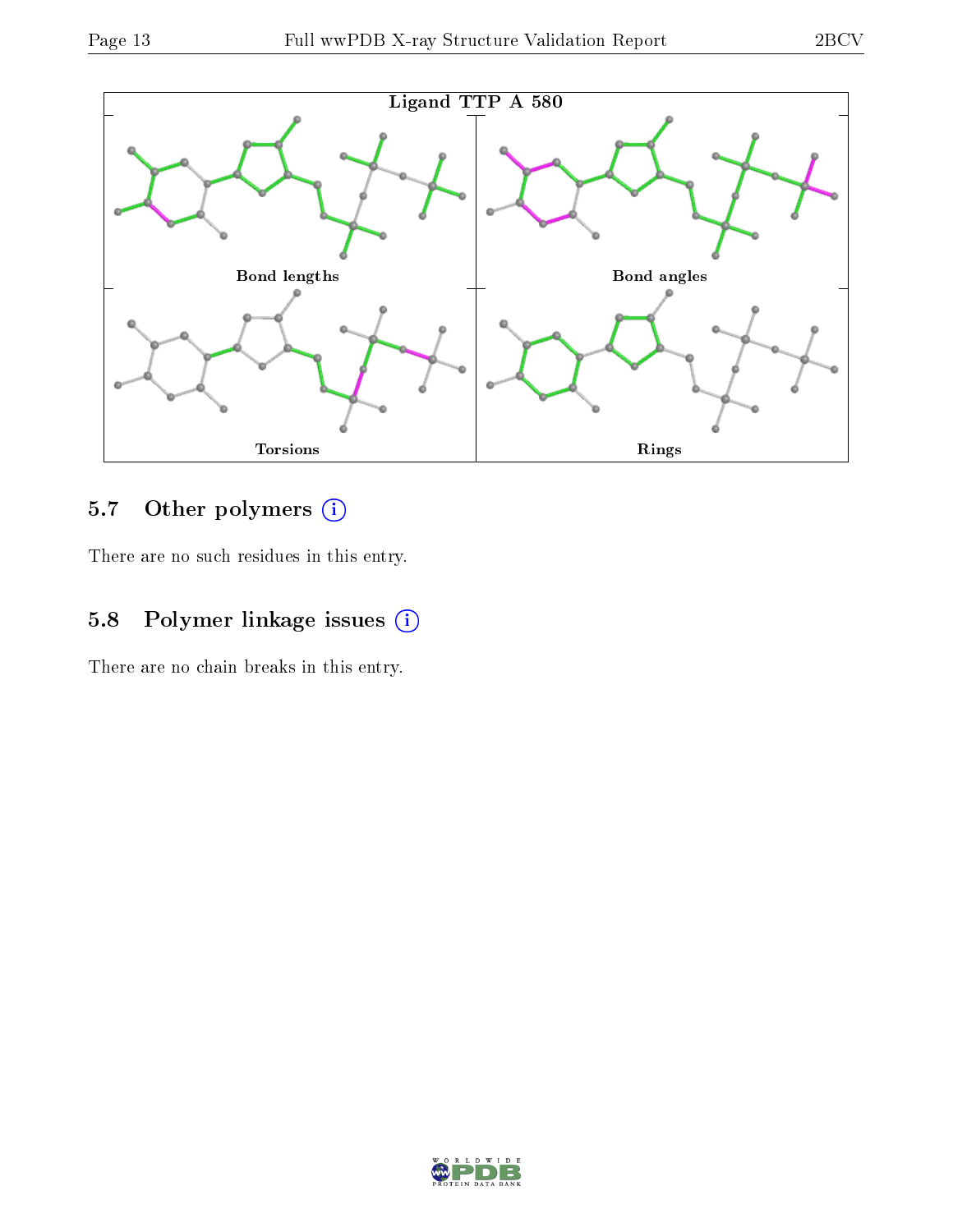## 6 Fit of model and data  $(i)$

### 6.1 Protein, DNA and RNA chains  $(i)$

In the following table, the column labelled  $#RSRZ> 2'$  contains the number (and percentage) of RSRZ outliers, followed by percent RSRZ outliers for the chain as percentile scores relative to all X-ray entries and entries of similar resolution. The OWAB column contains the minimum, median,  $95<sup>th</sup>$  percentile and maximum values of the occupancy-weighted average B-factor per residue. The column labelled ' $Q< 0.9$ ' lists the number of (and percentage) of residues with an average occupancy less than 0.9.

| Mol                         | Chain | Analysed        | ${ <\hspace{-1.5pt}{\mathrm{RSRZ}} \hspace{-1.5pt}>}$ | $\#\text{RSRZ}{>}2$                    | $OWAB(A^2)$    | Q <sub>0.9</sub> |
|-----------------------------|-------|-----------------|-------------------------------------------------------|----------------------------------------|----------------|------------------|
|                             |       | $4/4$ (100\%)   | $-0.53$                                               | $\vert$ 100<br>$0$   100               | 36, 38, 39, 43 |                  |
| $\mathcal{D}_{\mathcal{A}}$ | P     | $5/6$ (83\%)    | $-0.76$                                               | 100<br>$100^{\degree}$                 | 19, 21, 23, 24 |                  |
| 3                           | T     | $12/12$ (100%)  | $-0.51$                                               | 100 <sub>h</sub><br>$\blacksquare$ 100 | 22, 26, 40, 54 |                  |
| $\overline{4}$              |       | $323/335(96\%)$ | 0.23                                                  | 23 (7%)<br>15<br>16 <sup>°</sup>       | 18, 34, 74, 82 |                  |
| All                         | All   | $344/357(96\%)$ | 0.19                                                  | 23 (6%)<br> 17 <br>17                  | 18, 34, 72, 82 |                  |

All (23) RSRZ outliers are listed below:

| Mol            | Chain              | Res | Type             | RSRZ             |
|----------------|--------------------|-----|------------------|------------------|
| $\overline{4}$ | $\overline{\rm A}$ | 319 | SER              | 5.7              |
| $\overline{4}$ | $\overline{A}$     | 254 | LEU              | 4.5              |
| $\overline{4}$ | $\overline{A}$     | 299 | $\overline{ALA}$ | 4.4              |
| $\overline{4}$ | $\overline{\rm A}$ | 540 | <b>THR</b>       | 4.2              |
| $\overline{4}$ | $\overline{\rm A}$ | 289 | PHE              | $3.9\,$          |
| $\overline{4}$ | $\overline{A}$     | 320 | <b>GLY</b>       | 3.9              |
| $\overline{4}$ | $\overline{A}$     | 290 | <b>HIS</b>       | 3.2              |
| $\overline{4}$ | $\overline{\rm A}$ | 316 | <b>ILE</b>       | $3.2\,$          |
| $\overline{4}$ | $\overline{\rm A}$ | 545 | <b>VAL</b>       | 3.1              |
| $\overline{4}$ | $\overline{A}$     | 327 | <b>HIS</b>       | $\overline{2.9}$ |
| $\overline{4}$ | $\overline{\rm A}$ | 286 | LEU              | 2.9              |
| $\overline{4}$ | $\overline{\rm A}$ | 439 | SER              | 2.8              |
| $\overline{4}$ | $\overline{A}$     | 293 | <b>VAL</b>       | 2.7              |
| $\overline{4}$ | $\overline{\rm A}$ | 294 | <b>THR</b>       | $2.5\,$          |
| $\overline{4}$ | $\overline{\rm A}$ | 546 | <b>GLY</b>       | 2.4              |
| $\overline{4}$ | $\overline{A}$     | 491 | ILE              | 2.3              |
| $\overline{4}$ | $\overline{\rm A}$ | 453 | <b>GLN</b>       | 2.2              |
| $\overline{4}$ | $\bf{A}$           | 443 | ILE              | 2.2              |
| $\overline{4}$ | $\bf{A}$           | 310 | ALA              | 2.2              |
| $\overline{4}$ | A                  | 406 | PHE              | 2.2              |
| $\overline{4}$ | A                  | 317 | LEU              | 2.1              |

Continued on next page...

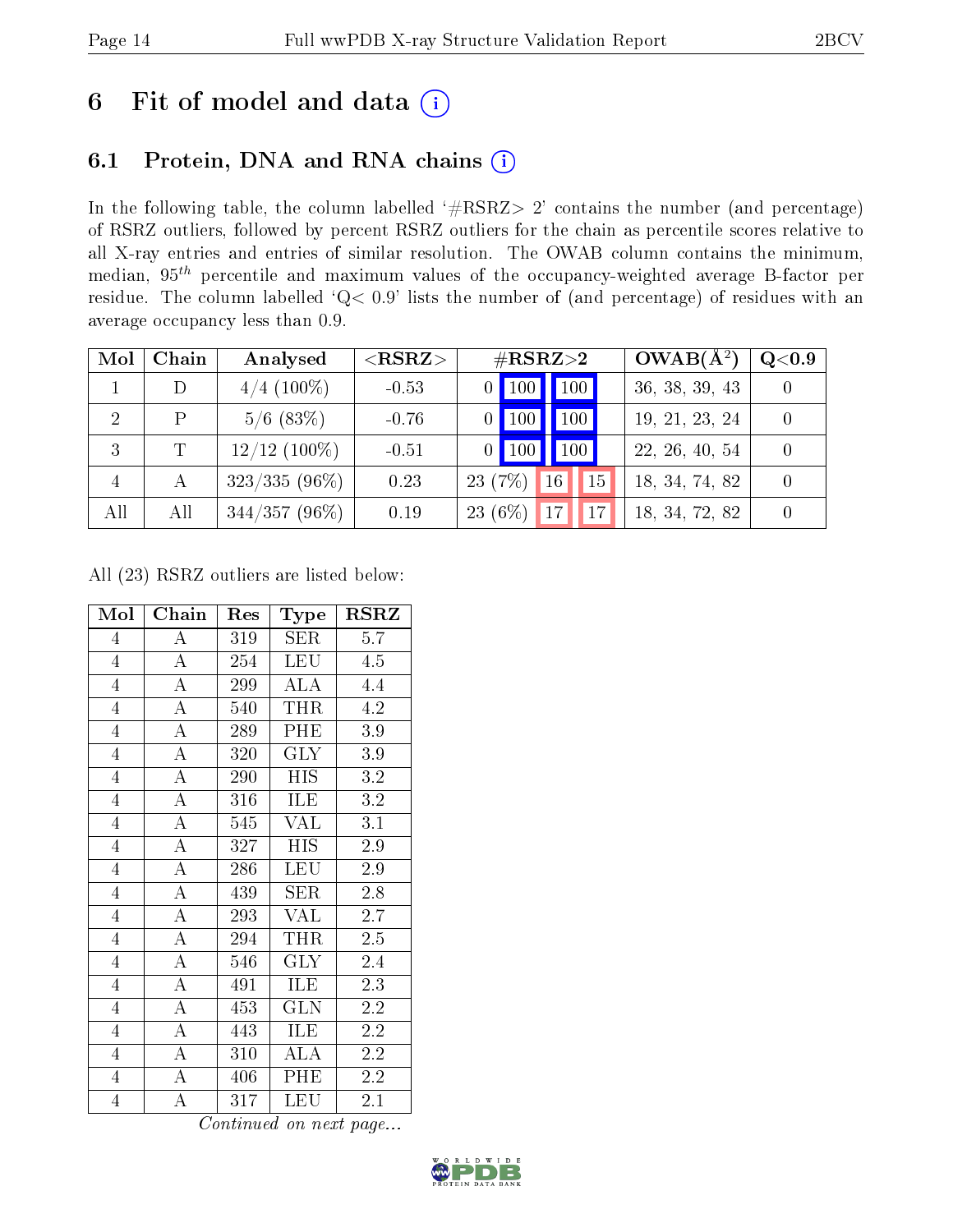Continued from previous page...

| Mol | Chain |     | $\lceil \overline{\text{Res}} \mid \text{Type} \rceil$ | <b>RSRZ</b> |
|-----|-------|-----|--------------------------------------------------------|-------------|
|     |       | 322 | LEL                                                    |             |
|     |       |     |                                                        |             |

#### 6.2 Non-standard residues in protein, DNA, RNA chains  $(i)$

In the following table, the Atoms column lists the number of modelled atoms in the group and the number defined in the chemical component dictionary. The B-factors column lists the minimum, median,  $95<sup>th</sup>$  percentile and maximum values of B factors of atoms in the group. The column labelled  $Q< 0.9$ ' lists the number of atoms with occupancy less than 0.9.

| Mol |  |        |      |      | $\overline{A}$ Type   Chain   Res   Atoms   RSCC   RSR   B-factors $(\rm \AA^2)$   Q<0.9 |  |
|-----|--|--------|------|------|------------------------------------------------------------------------------------------|--|
|     |  | $19\,$ | 0.98 | 0.15 | 19.20.22.22                                                                              |  |

#### 6.3 Carbohydrates (i)

There are no carbohydrates in this entry.

#### 6.4 Ligands  $(i)$

In the following table, the Atoms column lists the number of modelled atoms in the group and the number defined in the chemical component dictionary. The B-factors column lists the minimum, median,  $95<sup>th</sup>$  percentile and maximum values of B factors of atoms in the group. The column labelled  $Q< 0.9$ ' lists the number of atoms with occupancy less than 0.9.

| Mol | Type | Chain | <b>Res</b> | Atoms | $_{\rm RSCC}$ |      | $\text{RSR} \parallel \text{B-factors}(\AA^2)$ | Q <sub>0.9</sub> |
|-----|------|-------|------------|-------|---------------|------|------------------------------------------------|------------------|
|     | TTP  |       | 580        | 29/29 | 0.97          | 0.12 | 19, 21, 27, 30                                 |                  |
|     | NΑ   |       | 579        |       | 0.98          | 0.17 | 27, 27, 27, 27                                 |                  |
|     | NА   |       | 578        |       | 0.98          | 0.13 | 36, 36, 36, 36                                 |                  |
|     | МG   |       | 576        |       | 0.99          | 0.14 | 29, 29, 29, 29                                 |                  |
|     | NА   |       | 577        |       | 0.99          | 0.12 | 24, 24, 24, 24                                 |                  |

The following is a graphical depiction of the model fit to experimental electron density of all instances of the Ligand of Interest. In addition, ligands with molecular weight  $> 250$  and outliers as shown on the geometry validation Tables will also be included. Each fit is shown from different orientation to approximate a three-dimensional view.